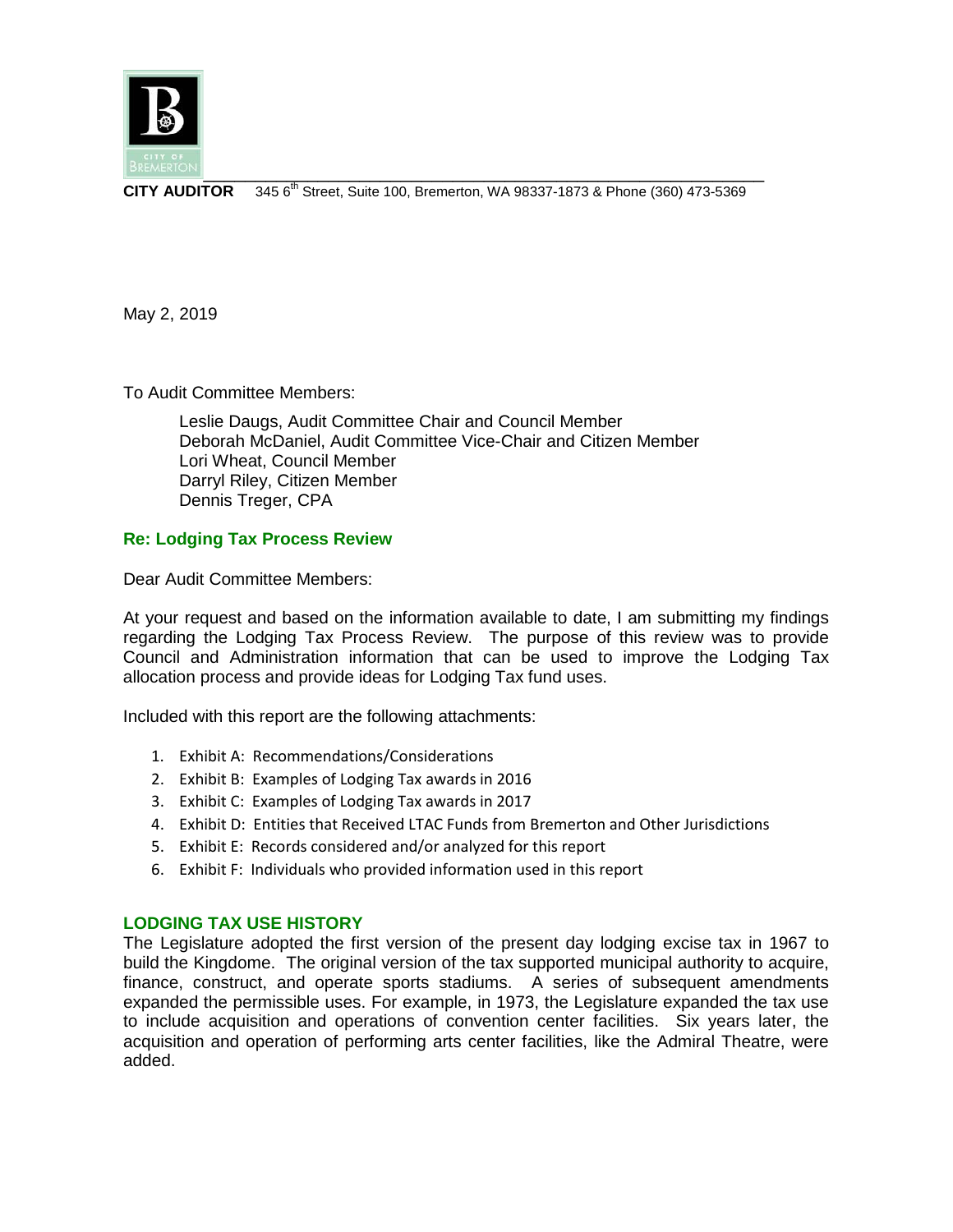

Today, the guiding principle for use of lodging taxes is that they must be used for activities, operations and expenditures designed to increase tourism. More specifically, lodging taxes can be used for:

- Tourism marketing including activities, operations, and expenditures designed to increase tourism, including but not limited to advertising, publicizing, or otherwise distributing information for the purpose of attracting and welcoming tourists; and developing strategies to expand tourism.
- Marketing and operations of special events and festivals designed to attract tourists.
- Operations and capital expenditures of tourism-related facilities owned or operated by a municipality or a public facilities district. "Tourism-related facility" means real or tangible personal property with a usable life of three or more years, or constructed with volunteer labor that is: (a) (i) Owned by a public entity; (ii) owned by a 501(c)(3) nonprofit organization; or (iii) owned by a 501(c)(6) nonprofit organization, a business organization, destination marketing organization, main street organization, lodging association, or chamber of commerce and (b) used to support tourism, performing arts, or to accommodate tourist activities.
- Operations of tourism-related facilities owned or operated by nonprofit organizations.
- Fund direct and indirect administrative costs to support LTAC, including LTAC staff support, contract administration, finance and payroll.
- The City can also issue general obligation or revenue bonds to provide funding to public housing authorities for affordable workforce housing within a half mile of a transit center and pledge lodging taxes to the repayment of the bonds.

In King County, after it paid off its Kingdome debt with lodging tax dollars, the county used lodging tax dollars to help fund CenturyLink Field, whose debt will be paid off in 2020. The legislature determined that beginning in 2021, King County must use at least 37.5 percent of its lodging tax for affordable workforce housing and services for homeless youth, 37.5 percent for art, cultural and heritage facilities, as well as the performing arts. The remainder — just 25 percent or less of the total lodging tax revenue collected in King County — may be used toward tourism promotion, which includes sports stadiums and events.

## **BREMERTON LODGING TAX DISTRIBUTIONS**

The chart and graphs below summarize the Bremerton lodging tax distributions from 2014 through 20[1](#page-1-0)9 $^{\rm 1}$ :

<span id="page-1-0"></span> $1$  The year represents when the funds will be paid. The lodging tax award process occurs the prior year.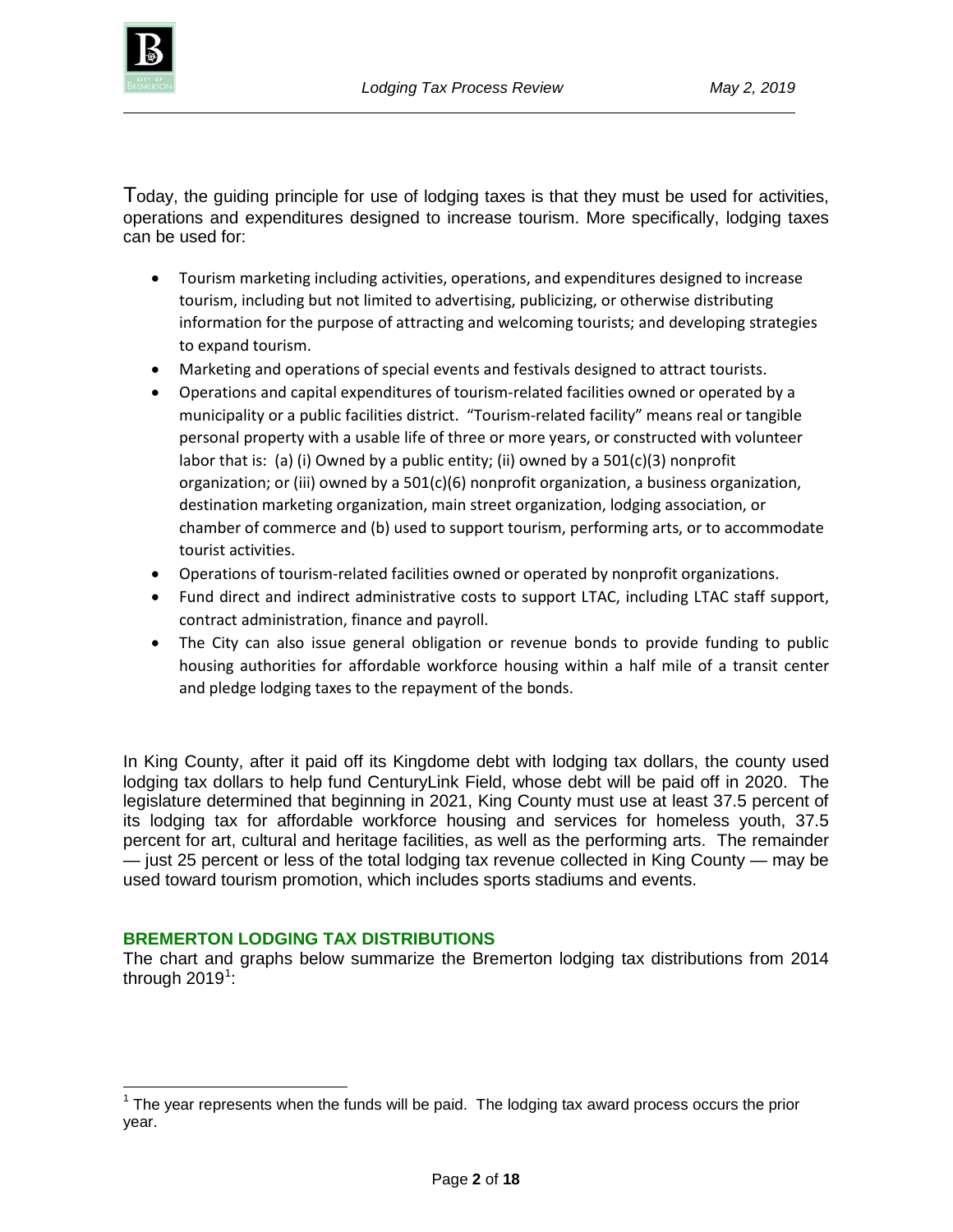

|                                                 | Lodging Tax Distribution |               |              |              |               |                          |                | 2019        | 2019 Award % |
|-------------------------------------------------|--------------------------|---------------|--------------|--------------|---------------|--------------------------|----------------|-------------|--------------|
| Description                                     | 2014                     | 2015          | 2016         | 2017         | 2018          | 2019                     | 6-Year Total   | Request     | Of Request   |
|                                                 |                          |               |              |              |               |                          |                |             |              |
| <b>Bremerton Historic Ships</b>                 | 15,000<br>Ŝ              | \$.<br>18,000 | \$<br>36,000 | \$<br>55,000 | -\$<br>66,000 | 70,000 \$<br>Ŝ.          | 260,000 \$     | 79,000      | 89%          |
| WA State Science and Engineering Fair           | 11,000                   | 14,000        | 19,000       | 20,000       | 45,000        | 43,000                   | 152,000        | 45,000      | 96%          |
| <b>Chamber of Commerce</b>                      | 10,000                   | 18,000        | 22,000       | 25,000       | 32,000        | 30,000                   | 137,000        | 38,000      | 79%          |
| <b>Bremerton Symphony Association</b>           | 11,000                   | 12,000        | 17,000       | 25,000       | 25,000        | 20,000                   | 110,000        | 25,000      | 80%          |
| Kitsap Historical Society                       | 11,000                   | 12,000        | 14,000       | 21,000       | 24,000        | 20,000                   | 102,000        | 26,600      | 75%          |
| Visit Kitsap Peninsula                          |                          |               |              | 18,000       | 40,000        | 40,000                   | 98,000         | 120,500     | 33%          |
| Kitsap Entrepreneurial Center - Harbor Festival | 4,500                    | 9,000         | 10,000       | 12,000       | 12,000        | 25,000                   | 72,500         | 40,000      | 63%          |
| Downtown Bremerton Assoc - Wayz Goose           |                          |               |              |              | 20,000        | 24,000                   | 44,000         | 30,000      | 80%          |
| <b>Kitsap Admirals</b>                          | 5,000                    | 10,000        | 12,000       | 15,000       |               |                          | 42,000         |             | <b>NA</b>    |
| Downtown Bremerton Assoc - Other                |                          |               |              |              | 20,000        | 20,000                   | 40,000         | 50,000      | 40%          |
| Peninsula Film Festival                         |                          |               |              | 15,000       |               |                          | 15,000         |             | <b>NA</b>    |
| Roxy Bremerton Foundation                       |                          |               |              |              |               | 15,000                   | 15,000         | 33,000      | 45%          |
| Valentinetti Puppet Museum                      |                          |               |              | 5,200        | 7,000         |                          | 12,200         |             | <b>NA</b>    |
| Kitsap Pride - Festival                         |                          |               |              |              | 5,000         | 6,500                    | 11,500         | 6,500       | 100%         |
| West Sound Arts & Music Association             |                          |               |              | 5,000        | 5,000         |                          | 10,000         |             | <b>NA</b>    |
| Olympic College Foundation - Festival           |                          |               |              |              | 10,000        |                          | 10,000         |             | <b>NA</b>    |
| Manette Business Association - Heavy Jeans      |                          |               |              |              |               | 9,000                    | 9,000          | 12,270      | 73%          |
| <b>Broad Humor Festival</b>                     |                          |               |              | 8,000        |               |                          | 8,000          |             | <b>NA</b>    |
| <b>Dominion Workboat Historical Assoc</b>       |                          |               |              |              | 4,000         | 4,000                    | 8,000          | 15,000      | 27%          |
| <b>Collective Visions Gallery</b>               | 3,500                    |               |              |              |               | 2,500                    | 6,000          | 2,500       | 100%         |
| City of Bremerton Quincy Square on 4th Street   |                          |               |              |              |               | $\overline{\phantom{a}}$ |                | 25,000      | 0%           |
|                                                 |                          |               |              |              |               |                          |                |             |              |
| Subtotal                                        | 71.000                   | 93,000        | 130,000      | 224,200      | 315,000       | 329,000                  | 1,162,200      | 548,370     | 60%          |
|                                                 |                          |               |              |              |               |                          |                |             |              |
| City owned properties:                          |                          |               |              |              |               |                          |                |             |              |
| <b>Admiral Theatre</b>                          | 150,000                  | 150,000       | 150,000      | 150,000      | 150,000       | 150,000                  | 900,000        | 150,000     | 100%         |
| Kitsap Conference Center (operations)           | 155,000                  | 155,000       | 155,000      | 155,000      | 250,000       | 250,000                  | 1,120,000      | 250,000     | 100%         |
| Kitsap Conference Center (debt service)         |                          |               |              |              | 95,000        | 100,000                  | 195,000        | 200,000     | 50%          |
|                                                 |                          |               |              |              |               |                          |                |             |              |
| Distributed to City owned properties            | 305,000                  | 305,000       | 305,000      | 305,000      | 495,000       | 500,000                  | 2,215,000      | 600,000     | 83%          |
| <b>Total Lodging Tax distributions</b>          | \$376,000                | \$398,000     | \$435,000    | \$529,200    | \$810,000     | \$829,000                | S<br>3,377,200 | \$1,148,370 | 72%          |
|                                                 |                          |               |              |              |               |                          |                |             |              |

Percent distributed to City owned properties 81.1% 76.6% 70.1% 57.6% 61.1% 60.3% 65.6% 52.2%







### **LODGING TAX ADVISORY COMMITTEE ("LTAC") ROLE**

Applicants for use of lodging tax revenues submit their applications directly to the LTAC whose task is to select the candidates from amongst the applicants and provide a list of such candidates and recommended amounts of funding to the municipality for final determination. In its role, the LTAC should be focused on the long term sustainability of the fund (and applicants), the economic impact the applying organizations may have on the community, and the benefits of long term dedicated funding (i.e. conference center). The LTAC submits its award recommendations to City Council.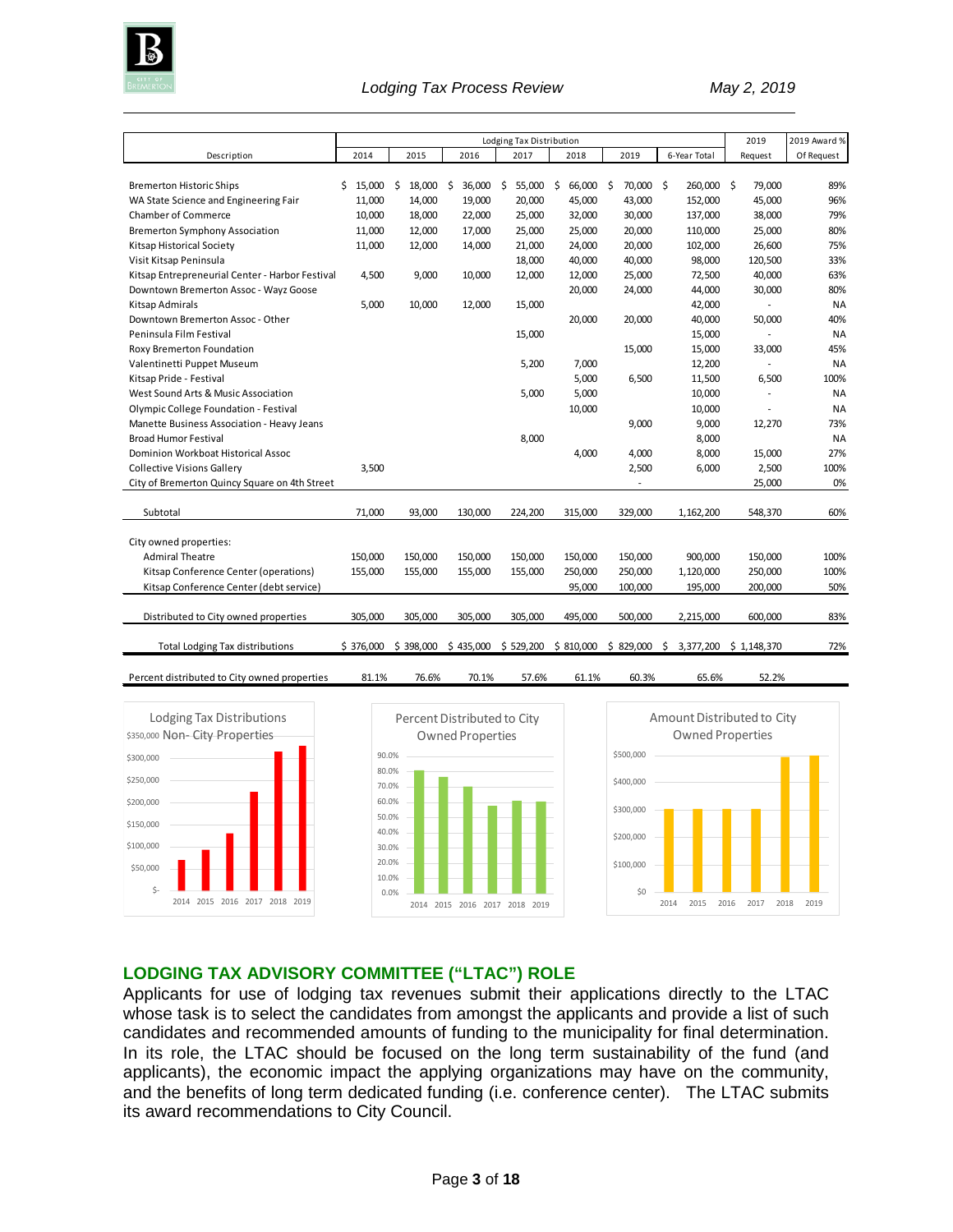

#### **CITY COUNCIL'S OPTIONS RE: THE LTAC RECOMMENDATIONS**

An informal Attorney General opinion dated August 17, 2016 states a municipality may accept the LTAC recommendations as presented or it may award amounts different from the LTAC's recommended amounts. If awarding a different amount, the municipality must satisfy a procedural requirement whereby the municipality must submit its proposed change to the LTAC for review and further input at least 45 days before final action on the proposal. While the municipality has the final say in distributing revenues (i.e. the award amount), it cannot choose to award recipients that were not recommended by the advisory committee.

The informal opinion acknowledges that this interpretation of the statutes preserves the role of the advisory committee by allowing it to advise while also preserving the role of the municipality as the final decision maker.

#### **MUNICIPALITY DIRECTING THE LTAC**

Ms. Toni Nelson of Municipal Research and Services Center ("MRSC") explained that although the LTAC is tasked with selecting the candidates and recommended amounts of funding, the municipality is permitted to communicate requests to the advisory committee in advance of the LTAC's deliberations, such as a multi-year commitment for lodging taxes to pay down conference center debt. Based on Ms. Nelson's experience with cities that disagreed with the advisory committee's vision for lodging taxes, Ms. Nelson advises maintaining good communication between the municipality and the LTAC.

At the beginning of Yakima's lodging tax process last year, their Council sent a letter to the LTAC advising them not to fund the county Sun Dome. The four hoteliers that serve on the Yakima LTAC presented their case for funding the Sun Dome at a Council meeting and ultimately the Council agreed to the full funding request for the Sun Dome.

Some general ideas Council may consider directing the LTAC on include:

- Priority metrics such as heads in beds, generating economic impact, and/or vibrant community
- Dollar amounts available for different types of uses, such as a specific dollar amount for the Conference Center, X percent for festivals and Y percent for marketing associations
- Establishing award parameters, such as limits on how much an individual entity can receive each year and whether the limits change over time

#### **TOURISM**

RCW 67.28.080 defines tourism as "economic activity resulting from tourists, which may include sales of overnight lodging, meals, tours, gifts, or souvenirs." Tourism promotion is defined as activities, operations, and expenditures designed to increase tourism, including but not limited to advertising, publicizing, or otherwise distributing information for the purpose of attracting and welcoming tourists; developing strategies to expand tourism; operating tourism promotion agencies; and funding the marketing of or the operation of special events and festivals designed to attract tourists.

A May 2018 economic analysis prepared by Dean Runyan Associates for the Washington Tourism Alliance indicates 16 percent of Kitsap County overnight visitors stay in commercial lodging and account for 54 percent of visitor spending. 81 percent of Kitsap County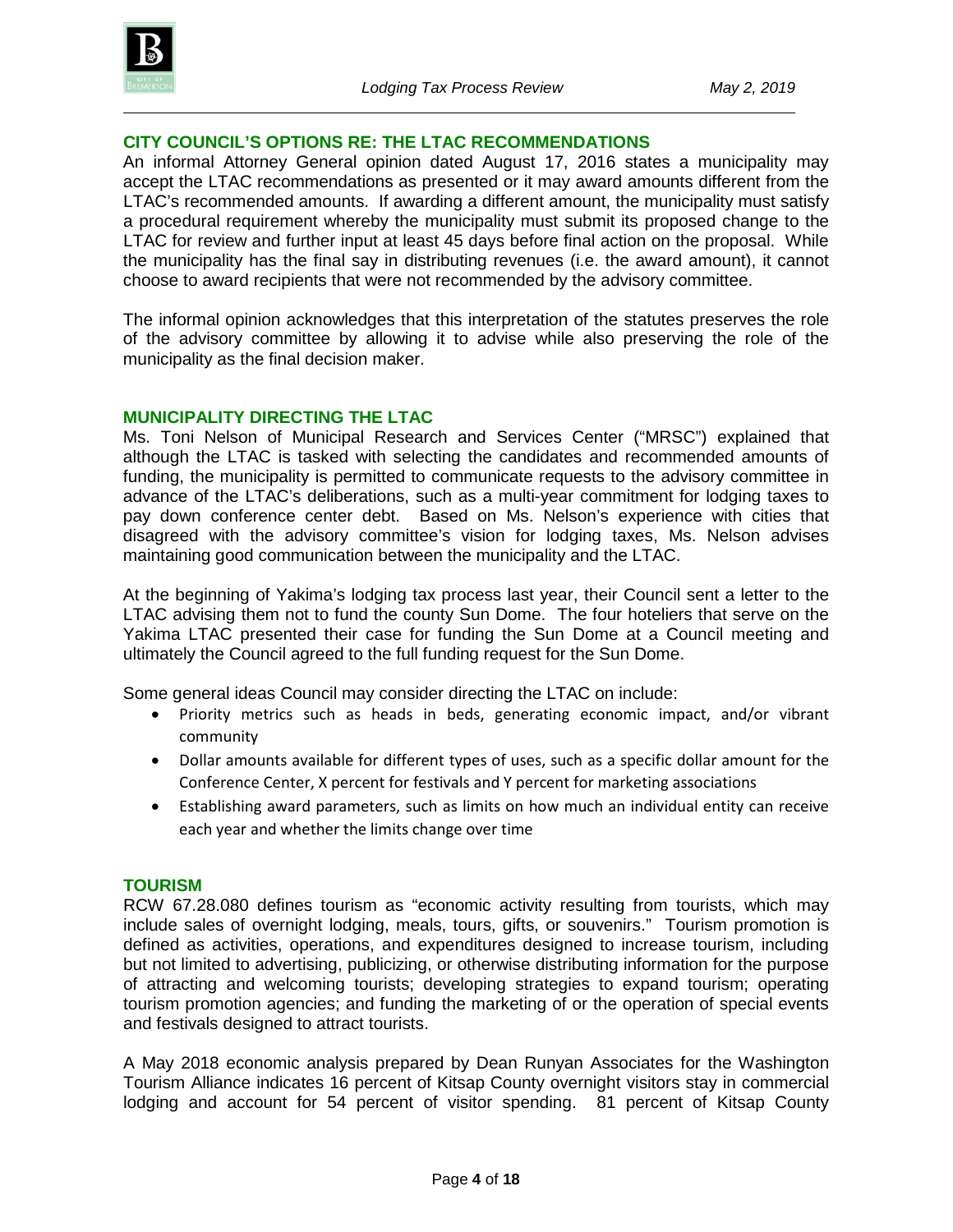

overnight visitors stay in private homes and account for 43 percent of visitor spending. Below is a recap:

|                    | Visitor       |          |  |  |  |  |
|--------------------|---------------|----------|--|--|--|--|
| Description        | Accomodations | Spending |  |  |  |  |
|                    |               |          |  |  |  |  |
| Commercial lodging | 16%           | 54%      |  |  |  |  |
| Private home       | 81%           | 43%      |  |  |  |  |
| Other              | 3%            | २%       |  |  |  |  |

While tourism is often associated with leisure travel, some definitions specify business travel as well. Based on rough estimates provided by three Bremerton inns, Puget Sound Naval Shipyard contract workers comprise the majority of lodging stays, accounting for approximately 75 percent (or more) of their business. Thus, in terms of overnight visitors, it seems Bremerton is presently more of a destination for business travelers rather than leisure.

The primary activities of business tourists are work-related, such as consultancy, meetings, conferences, etc. Secondarily, business tourists are like leisure tourists, engaging in activities such as dining out, recreation (golf), shopping, sightseeing, etc. Leisure tourism often occurs during the summer months, whereas business travel can also be during the less attractive times of the year. The average business traveler is generally expected to spend more money than the average leisure traveler.

The charts below depict annual historical lodging and food and beverage service revenue generated in Bremerton from 2005 through 2017. These charts show a substantial increase in revenue since 2013:



### **EXAMPLES OF LODGING TAX USES**

After interviewing multiple jurisdictions, it seems determining how the funds will be allocated is a matter of prioritizing or balancing the wants and needs of the jurisdiction. Some ideas that seem worth noting are mentioned below:

- Some jurisdictions allocate lodging tax funds for various golf events, tournaments, and summer golfing.
- Many jurisdictions use substantial funds to support internal economic development/tourism promotion departments or internal marketing programs, including websites designed with the tourist in mind.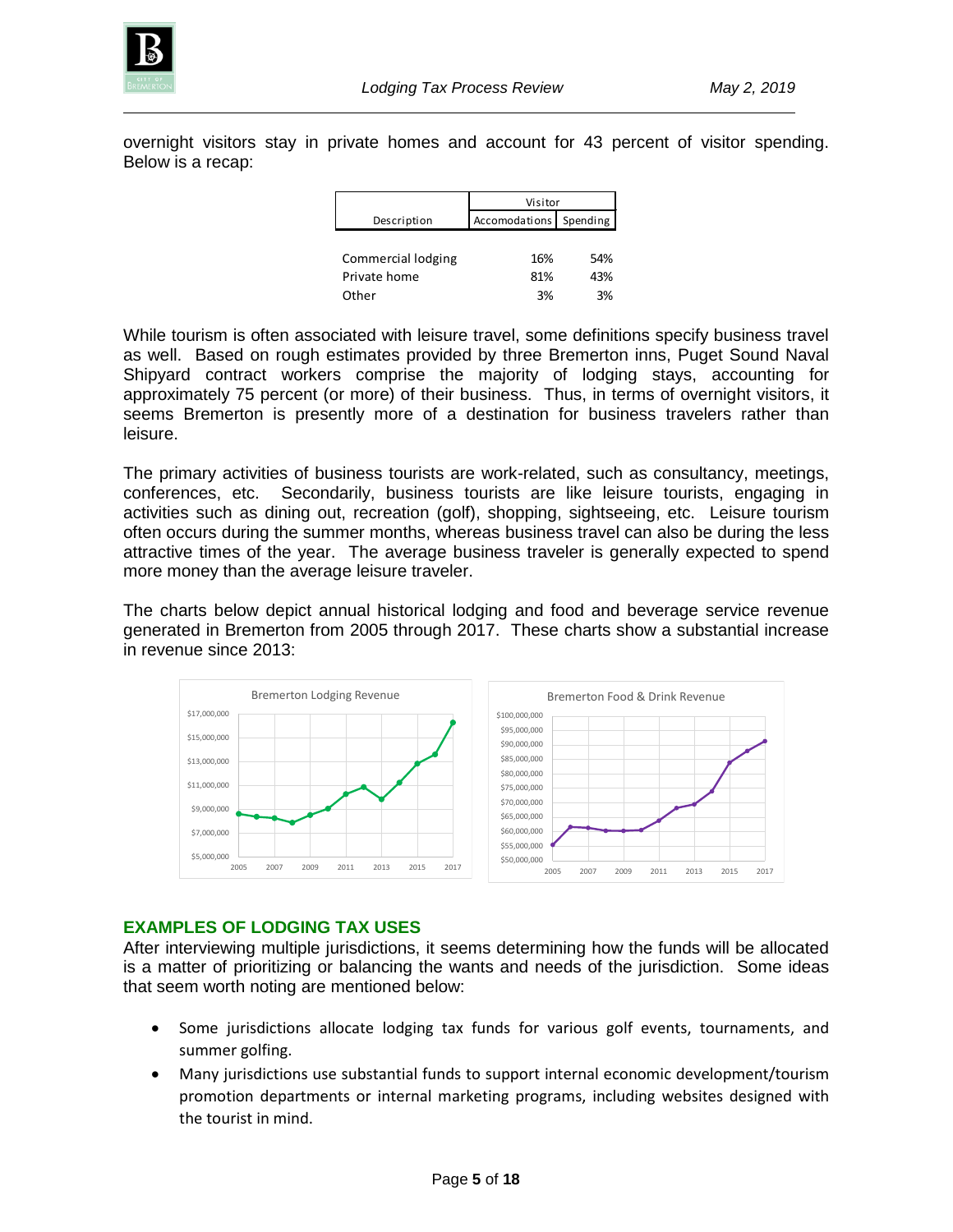

- Pierce County is discontinuing its funding of visitor bureaus and similar agencies and funding festivals instead. The Pierce County representative stated some in her jurisdiction believe there would be no change in tourism if the lodging tax program was discontinued.
- Some jurisdictions provide more funding to start up festivals to help them get established, then reduce the funding over time.
- In Kennewick, the LTAC is supportive of marketing and Kennewick's tourism facilities, which have events that generate overnight stays. Kennewick's LTAC previously supported a fourth of July festival until it learned from hoteliers that the night of this festival had very low occupancy. They currently have no festivals that receive lodging tax support. (Kennewick does not make its lodging tax applications readily available and has a long of history of not funding events or festivals. Although there is no contractual obligation to award lodging tax funds to Kennewick's facilities, this is what the LTAC supports.<sup>[2](#page-5-0)</sup>)
- Yakima formally committed lodging tax dollars to repayment of the general obligation bonds used to construct its convention center as well as repayment of subsequent general obligation bonds used to expand the convention center. They also use a significant portion of its lodging tax dollars for convention center operations. (Bremerton committed parking revenue to the repayment of its conference center garage construction bonds.)
- As previously noted, lodging taxes can also be used to repay bonds for affordable workforce housing within one-half mile of a transit station.
- Many jurisdictions award substantial lodging tax funds to their respective event/conference centers. The table below summarizes convention center lodging tax and other subsidies in certain cities in 2017:

| <b>Convention Center</b> | Convention Center Subsidy |               |              |  |  |  |  |  |  |
|--------------------------|---------------------------|---------------|--------------|--|--|--|--|--|--|
| Location                 | Lodging Tax               | Other         | Total        |  |  |  |  |  |  |
|                          |                           |               |              |  |  |  |  |  |  |
| Bremerton                | Ś<br>155,000              | 210,000<br>\$ | Ś<br>365,000 |  |  |  |  |  |  |
| Kennewick                |                           | 1,798,351     | 1,798,351    |  |  |  |  |  |  |
| Lynnwood                 | 1,201,788                 | 1,781,629     | 2,983,417    |  |  |  |  |  |  |
| Ocean Shores             | 621,953                   |               | 621,953      |  |  |  |  |  |  |
| Wenatchee                | 1,230,264                 |               | 1,230,264    |  |  |  |  |  |  |
| Yakima                   | 727,013                   | 100,000       | 827,013      |  |  |  |  |  |  |
|                          |                           |               |              |  |  |  |  |  |  |
| Total                    | 3,936,018                 | \$3,889,980   | \$7,825,998  |  |  |  |  |  |  |

Although most, if not all, publicly owned conference centers in Washington operate at a loss, many city leaders are supportive of conference centers because of the additional measures of economic impact resulting from conference center visitor spending (direct economic impact), plus tax revenues and jobs created (indirect economic impact). Visitor spending includes lodging, transportation, registration fees, food, shopping, recreation, entertainment,

<span id="page-5-0"></span> $2$  The City of Kennewick provides substantial lodging taxes to the Toyota Center, a multi-purpose arena in Kennewick that is available for conventions, special events, trade shows, concerts, Broadway shows, and is the home of the Tri-City American hockey team. The City of Kennewick does not provide lodging taxes to the Three Rivers Convention Center (reflected in the table), which is owned by the Kennewick Public Facilities District.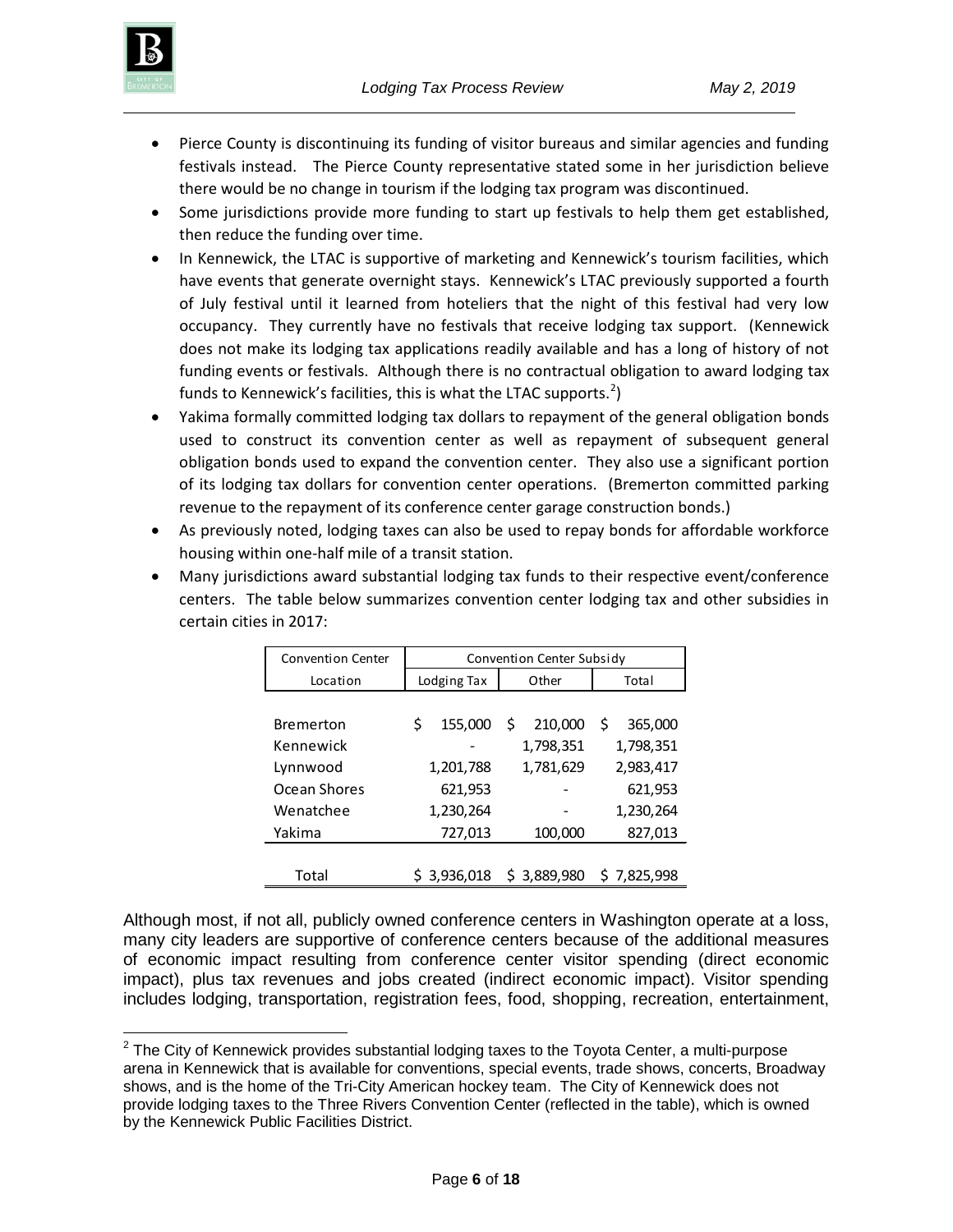

etc. In my October 17, 2018 report on the Kitsap Conference Center ("KCC") it was noted that although KCC generally is not profitable, it creates an estimated \$2 million additional economic impact to the Bremerton economy beyond its own operations.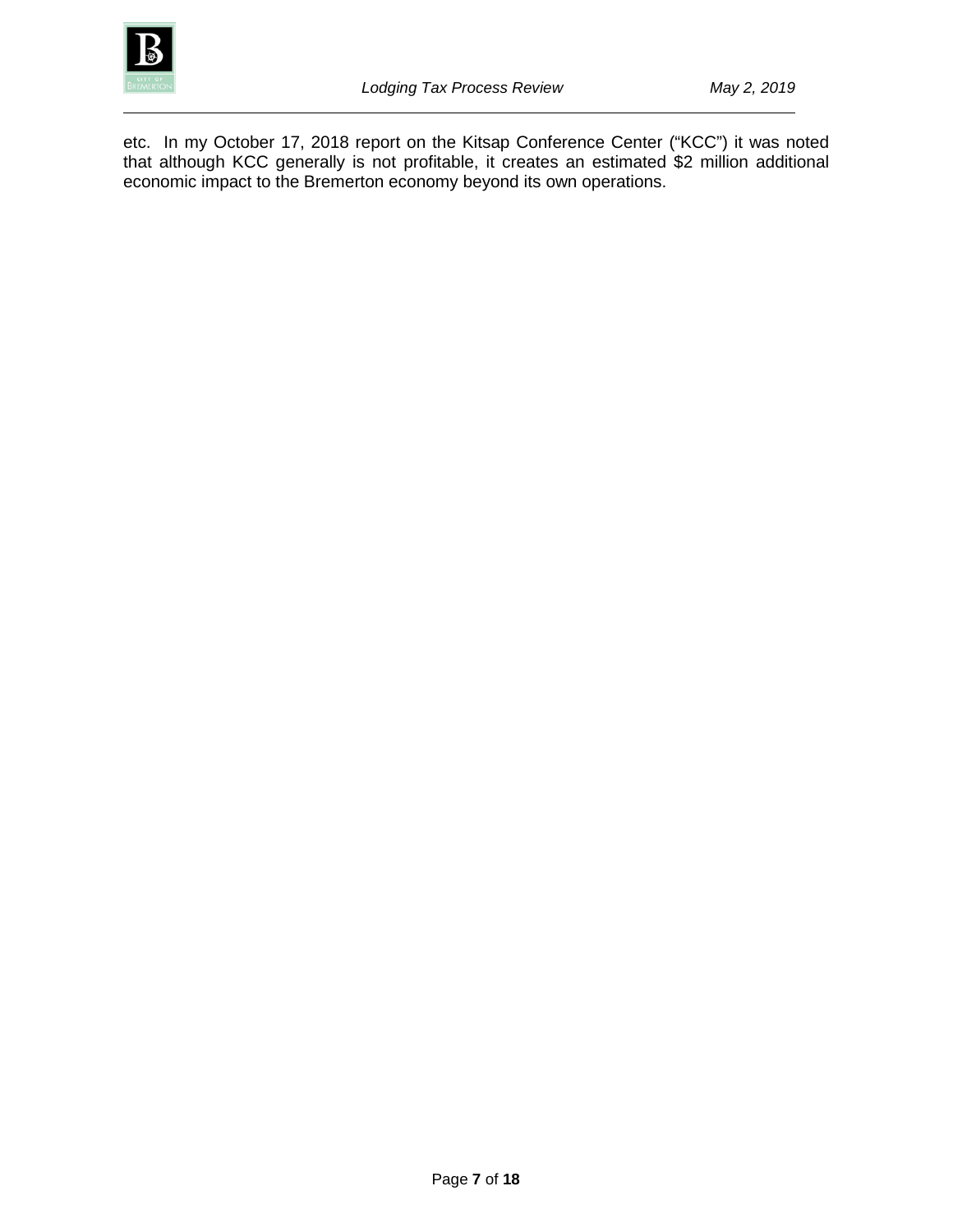

#### **JURISDICTION SURVEY RESULTS**

Jurisdictions included in the survey were considered for their population, conference or events center, sports facilities, and similar festivals and events. Key areas of the LTAC's process were discussed further with those cities' staff, including 1) Committee and Voting Structure; 2) Request for Proposals; and 3) Criteria for Applications.

#### Committee and Voting Structure

RCW 67.28.1817 requires the LTAC to be comprised of at least five members, appointed by the legislative body, unless the municipality has a charter providing for a different appointment authority.<sup>[3](#page-7-0)</sup> One member is an elected official, generally a council member or mayor, who serves as chair of the committee.

At least two members represent businesses required to collect the lodging tax, and at least two members are involved in activities authorized to be funded by the lodging tax. There must be an equal number of collecting and receiving members. Each of the members is a voting member, including the chair. The committee may include additional voting members with equal membership, or a nonvoting County elected official member.

Some jurisdictions had more members than the required minimum, as shown below:

- Anacortes, Kirkland, Kitsap County, and Wenatchee have 7 members.
- Bainbridge Island has 6 members, with a  $2^{nd}$  Council Member serving as Vice-Chair who is a non-voting member.
- Bellingham's LTAC is a sub-committee of its 12-member Tourism Commission.
- Pierce County has 12 members including four from the lodging industry, four who are eligible to receive an award, two at large members who are not affiliated with the lodging industry nor the tourism industry, a City official that collects lodging tax that goes to Pierce County, and a County Commissioner who serves as chair.

An advantage of additional members is the potential for more ideas; however, additional members can lead to challenges with finding sufficient volunteers and scheduling.

#### Applicant Interviews

Each year, Bremerton schedules 30 minute interviews with each applicant although the interviews are generally shorter. One of the jurisdictions interviewed allows 3-5 minutes for each interview while another does not conduct interviews, stating all the information they need should be in the application.

#### Requests for Proposals (RFPs)

Most RFPs include more extensive instructions than Bremerton, and they include more information concerning eligibility requirements to receive funding and eligible uses of funds. Some jurisdictions also include checklists with the RFP to help respondents properly complete their applications. A few jurisdictions hold an orientation for new applicants. To ensure applications are complete and to control the volume of information provided in the application, an online fillable PDF form can be developed in-house or an online application management software program can be purchased.

<span id="page-7-0"></span> $3$  Neither Bremerton's Charter nor BMC provide for a different appointment authority.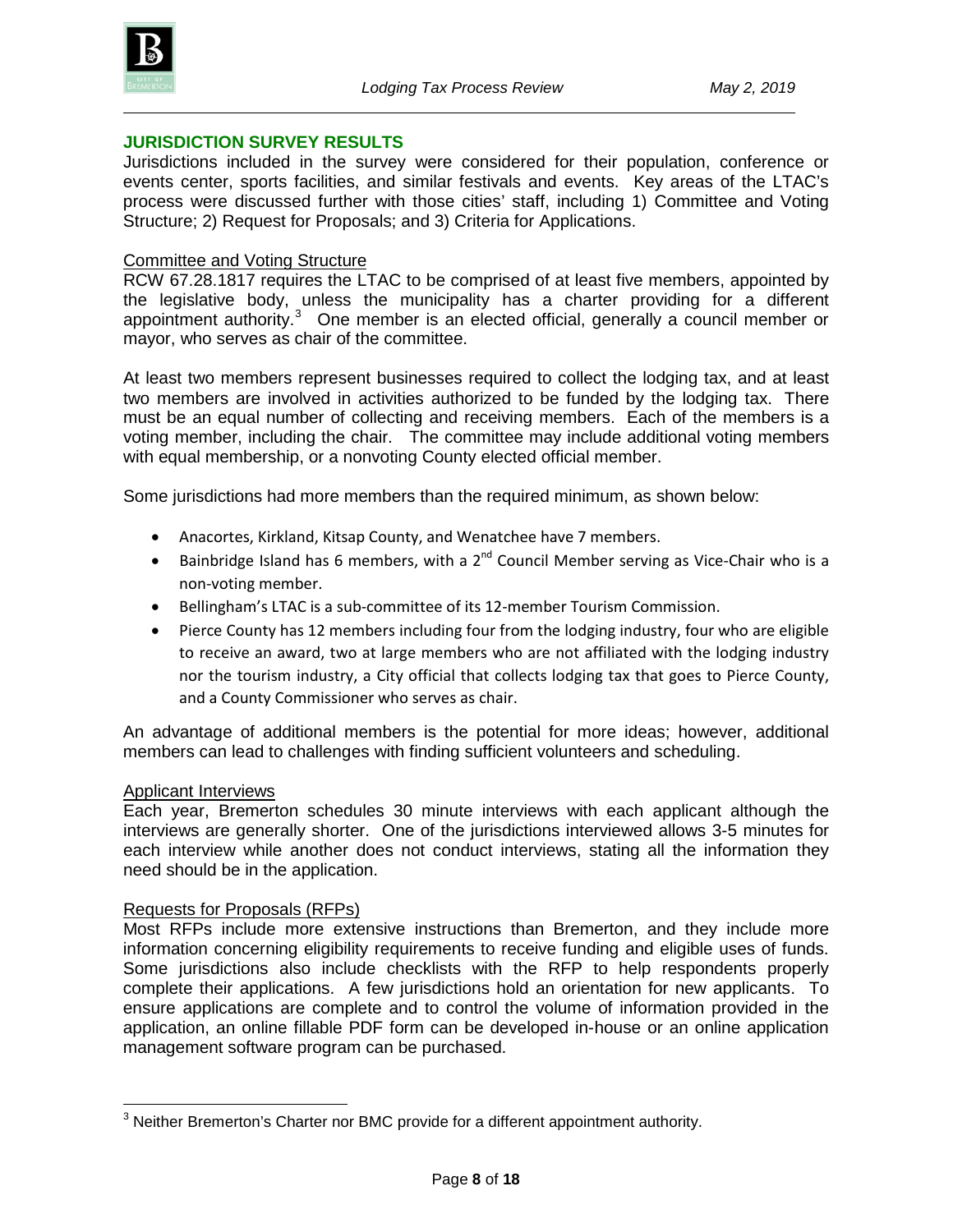

### Criteria for Rating Applications

Several jurisdictions interviewed use formal criteria to rate the applicants. Some of these jurisdictions score the applicants – calculating a numeric score based on criteria ratings. Other jurisdictions, including Bremerton, use criteria as a guideline for evaluating the applicants but do not score the applicants. Following is a list of some criteria used to rate applicants:

- The extent the event/program demonstrates the ability to attract visitors from 50 miles or more away and generate overnight stays.
- The extent the event/program improves the city's overall image by providing a positive visitor experience and/or promoting the area's existing attractions, such as the waterfront.
- The extent the event/program will generate a positive economic impact by increasing visitor expenditures in the jurisdiction.
- The extent the applicant has a track record in implementing a successful event/program including contract and permit compliance.
- The ability of the event to secure additional funding sources beyond City tourism funding.
- The applicant partners and collaborates with other City events and organizations in leveraging resources and marketing efforts.
- Events that have been in existence for less than three years qualify for bonus points.
- Events that take place in the shoulder season (January through June) qualify for bonus points.
- The applicant provides measurable outcome performance indicators, i.e. how they will track tourism.
- Duration of the activity, i.e. multi-day events.
- An event that will later function successfully on its own is preferred.
- Preference for projects that leverage award funds with matching funds or donations.

The scores are generally used to evaluate and rank the applicants. It is our understanding that the scores are not used to compute the amount of the lodging tax award.

Most, if not all, jurisdictions want lodging tax dollars to go toward efforts that will increase tourist spending in lodging, food and drink, entertainment, and shopping. However, quantifying tourist spending is costly. A 2012 report prepared by the Joint Legislative Audit and Review Committee ("JLARC") found that the economic impact data submitted by many lodging tax recipients is unreliable. The JLARC report stated that for many small nonprofit events and facilities, the cost to conduct a valid economic impact study could potentially use up a large portion of the lodging tax revenue the nonprofit received. Several jurisdictions we interviewed commented on how unreliable the overnight stay estimates provided by the lodging tax applicants are.

Hoteliers are likely in the best position to know which events lead to heads in beds although there can be some reluctance to share proprietary information. If it is communicated to the hoteliers that the City recognizes lodging as an important industry to the City and that the City wants to help the hotels by supporting facilities or events that support their industry, the hoteliers may be more receptive to sharing that information.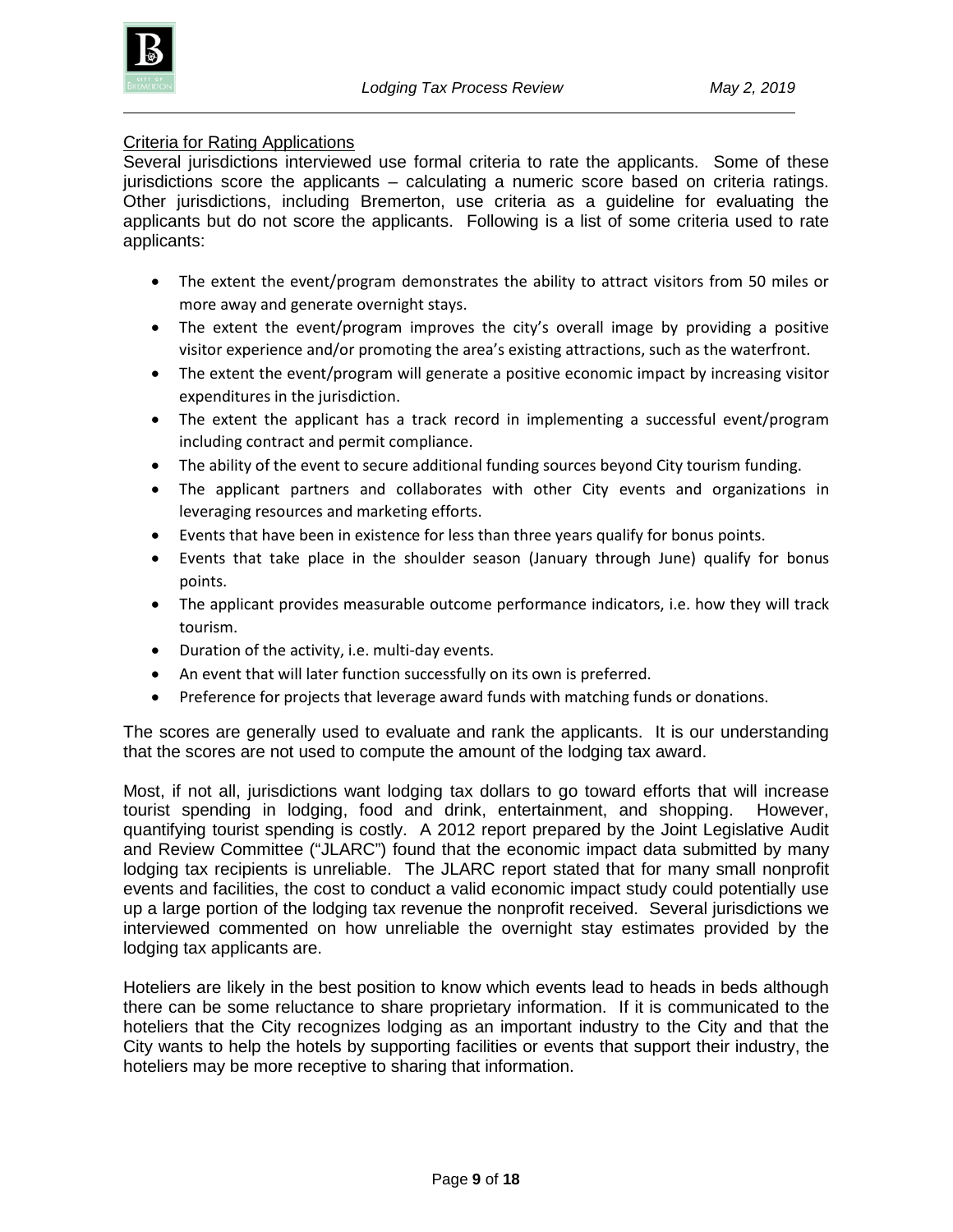

A one-time six-year monthly trend report (Smith Travel Trend Report) can be purchased for \$550 that includes hotel/motel occupancy, average daily rate, revenue per available room (RevPAR), supply, demand and revenue. The following Bremerton motels are included in the data (and you can pick and choose which hotels you want to include in the report): Motel 6, Super 8, Quality Inn, Hampton, Fairfield, and Baymont. The City could request lodging tax funding for this report.

### **TOURISM PROMOTION AREAS**

Another funding source for tourism promotion is a fee charged by hotels in a Tourism Promotion Area ("TPA") for overnight and short term stays under 30 days (RCW Chapter 35.101). The TPA allows up to \$2 per night for an additional charge on lodging.

Hoteliers in Kennewick requested a TPA be put in place. The Kennewick TPA was initially set at \$1.50 per room night but was so successful that the hoteliers asked to raise it to \$2.00 per room night. The Kennewick TPA board is separate from LTAC. The funds are used for tourism promotion with efforts focused specifically on advertising outside the regional market to bring tourism from Western Washington, Montana, Idaho and Oregon. It is a very intentional effort tied to heads in beds. Kennewick's TPA was established through ordinance. Having hoteliers request the TPA made implementation easier. An added benefit of the TPA is that it provides useful information for tracking occupancy/room nights.

### **OTHER MATTERS**

Some cities have developed a Tourism Strategic Plan. The strategic plans include tourism trends, best uses of funds, and is a useful tool for elected officials. Anacortes, Lynnwood, and Pierce County are a few of the jurisdictions with strategic plans. Their plans were prepared by either an ad-hoc committee or a consultant. The committee was comprised of volunteers and council members, and the consultant was paid with lodging tax funds.

Please contact me if you have questions or need additional information.

Sincerely,

Jennifer L. Sims

Jennifer L. Sims CPA/CFF, CFE City Auditor

cc: Mayor Wheeler City Council DeWayne Pitts, Finance Director Mike Riley, Assistant Finance Director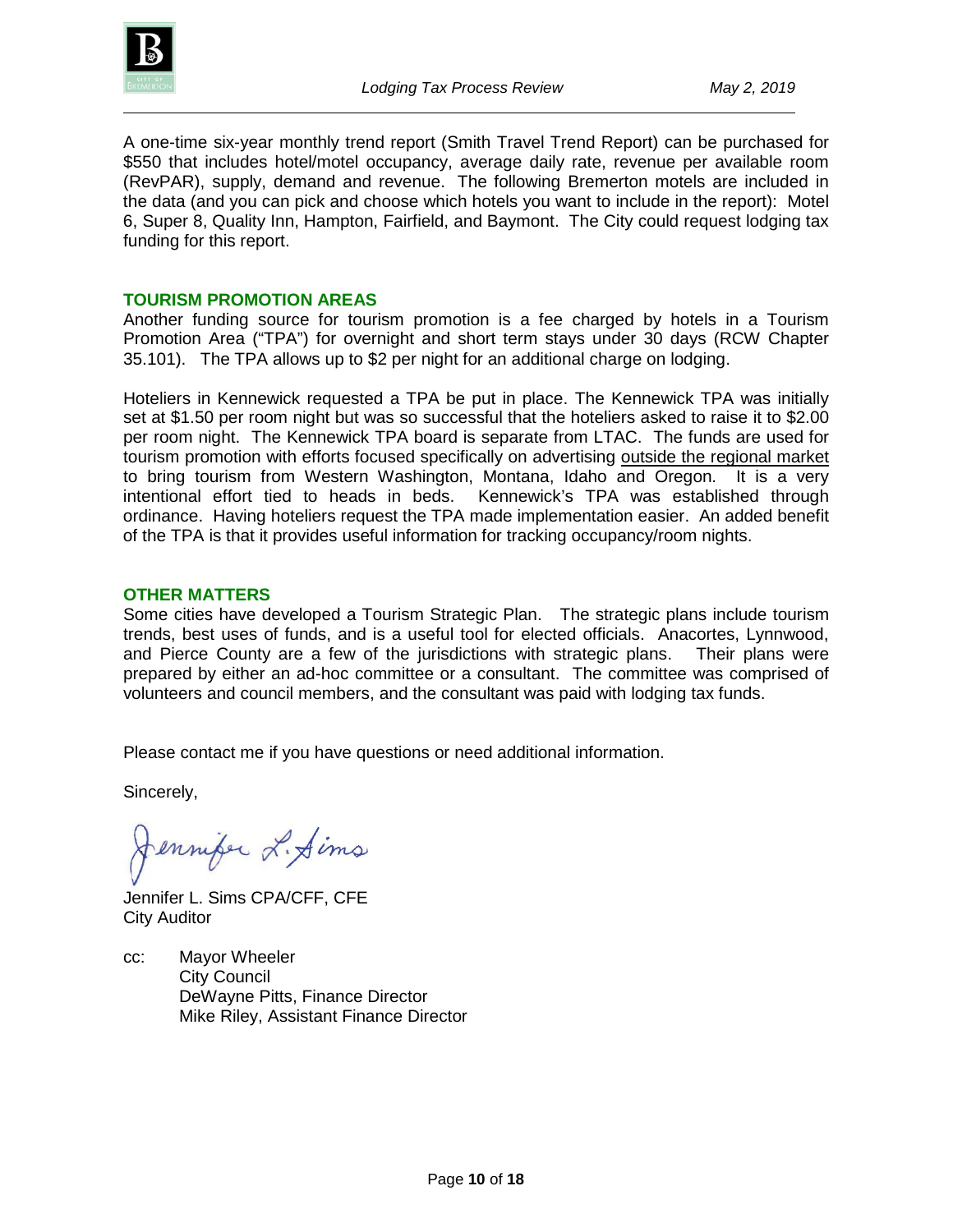

# **Exhibit A**

# **Recommendations/Considerations**

- 1. Whether it is for conference center debt, festivals, affordable housing, a balanced approach, or some other strategy, Council needs to decide generally how it wants lodging tax funds used for the City; and should consider communicating its lodging tax priorities to the LTAC at the front end of the process. This could be in the form of a letter.
- 2. In determining its lodging tax strategy, Council members undoubtedly have competing preferences; however, Council has a fiduciary duty to Bremerton residents and should focus on maximizing the impact of taxpayer dollars.
- 3. If the LTAC disagrees with Council's direction (above), it certainly has the option of responding with its rationale and case for alternative funding ideas.
- 4. If after the LTAC submits its recommendations (at the end of the process), Council disagrees with those recommendations, Council should submit its proposal to the LTAC at least 45 days before final action on or passage of the proposal (i.e. budget) by the municipality. The LTAC should then submit comments on Council's proposal, including an analysis of the extent to which the proposal will accommodate activities for tourists or increase tourism, and the extent to which the proposal will affect the long-term stability of the lodging tax fund. Council is not required to submit an amended proposal and can award an amount that is different from the amount recommended by the LTAC.
- 5. The LTAC should provide more extensive application instructions and include more information such as eligibility requirements to receive funding and eligible uses of funds in the application or application instructions.
- 6. The LTAC may want to consider using an online application process, purchased from an outside vendor<sup>[4](#page-10-0)</sup> or potentially developed in-house. Features that could be added to an online process include requiring fields to be completed before continuing the application and limiting the number of characters in fillable PDF forms.
- 7. The LTAC is currently requesting financial statements but is not specifying the time period. Applications reviewed from 2019 provided six-month profit and loss statements (January through June 2018) rather than a full fiscal year. Requesting the most recent two fiscal years of detailed profit and loss statements (including specifics of other income sources) and yearend balance sheets is recommended. Some jurisdictions also request operating budgets.
- 8. The LTAC chair should make sure the LTAC committee members are reviewing all of the relevant information provided with the applications, particularly the financial statements that could contain pertinent information that may affect lodging tax decision making, such as other income sources and profitability. For example, the Visit Kitsap profit and loss statement reports the following income in the first six months of 2018:

<span id="page-10-0"></span> $4$  The City currently uses Fluid Review, a purchased online application management software, for its Community Development Block Grant ("CDBG") application process.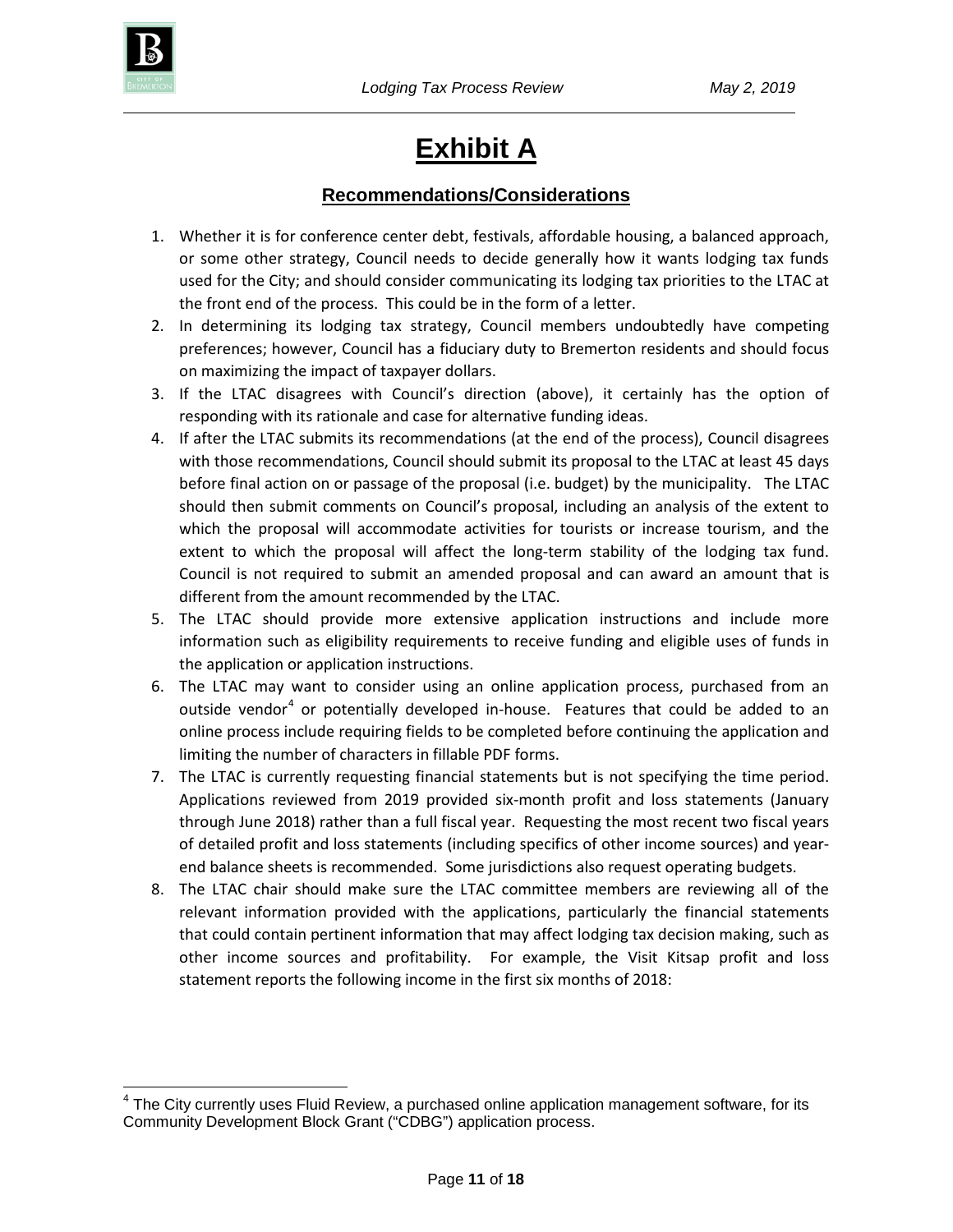*Lodging Tax Process Review May 2, 2019* 





| Income                                |            |
|---------------------------------------|------------|
| <b>Advertising Income</b>             | 5.000.00   |
| <b>Primary Income</b>                 |            |
| <b>Bremerton</b>                      | 16,666.65  |
| City of Bainbridge Island             | 2,250.00   |
| City of Port Orchard                  | 4,000.00   |
| City of Poulsbo                       | 10.416.29  |
| <b>Kitsap County</b>                  | 133,669.03 |
| Primary Income - Other                | 44,500.00  |
| <b>Total Primary Income</b>           | 211.501.97 |
| <b>Secondary Income/Members</b>       |            |
| <b>Corporate Funding</b>              | 3.750.00   |
| New Membership                        | 60.00      |
| Secondary Income/Members - Other      | 4,890.00   |
| <b>Total Secondary Income/Members</b> | 8,700.00   |
| Total Income                          | 225,201.97 |

And below is the Historic Ships "Contributed Support" income for the first 4  $\frac{1}{2}$  months of 2017 and 2018:

|                                      | Jan 1 - May 15, 18 | Jan 1 - May 15, 17 | \$ Change     |
|--------------------------------------|--------------------|--------------------|---------------|
| <b>Ordinary Income/Expense</b>       |                    |                    |               |
| Income                               |                    |                    |               |
| 4000 · Contributed Support           |                    |                    |               |
| 4105 · Dry Dock Contributions        | 5.283.40           | 322.268.96         | $-316,985.56$ |
| 4107 · Other Donations               | 13.621.93          | 32.926.05          | $-19.304.12$  |
| 4108 Turner Joy Sailor Contributions | 200.00             | 100.00             | 100.00        |
| 4541 · Hotel Motel Tax Grant         | 33,000.00          | 27,500.00          | 5,500.00      |
| 4551 · Tin Can Sailors Contributions | 0.00               | 10,615.00          | $-10.615.00$  |
| 4552 · Port of Brem-Maint            | 0.00               | 100.000.00         | $-100.000.00$ |
| Total 4000 · Contributed Support     | 52.105.33          | 493.410.01         | $-441.304.68$ |

At a minimum, the LTAC should have a basic understanding of the applicant's other income sources, how much is being spent on direct marketing, and the applicant's profitability.

- 9. The LTAC Chair is a voting member and should vote (unless there is a conflict.)
- 10. The LTAC Chair could be instrumental in communicating the Council philosophy to the LTAC.
- 11. The criteria for determining award amounts depends on the particulars of any given city. Some considerations the City may wish to include in its criteria include:
	- a. Extent the funds will be used for out of area marketing
	- b. The estimated financial impact the facility, event or marketing has on the City
	- c. Cap award amounts by type (festival, capital improvement, etc.)
	- d. A sunset provision for applicants that limits the number of years they can apply
	- e. Separate criteria (and process) for new applicants
	- f. Funding provisions for events that bring business during the shoulder season (January through June)
- 12. Written procedures need to be updated and should be sufficiently detailed that if current lodging tax staff was unable to perform her job someone else could step in and proceed.
- 13. The application should include questions and document requests that help the LTAC assess how well the use of funds aligns with Council's funding priorities.
- 14. Consider offering or requiring an orientation for new applicants.
- 15. Consider reducing the time allotted for applicant interviews.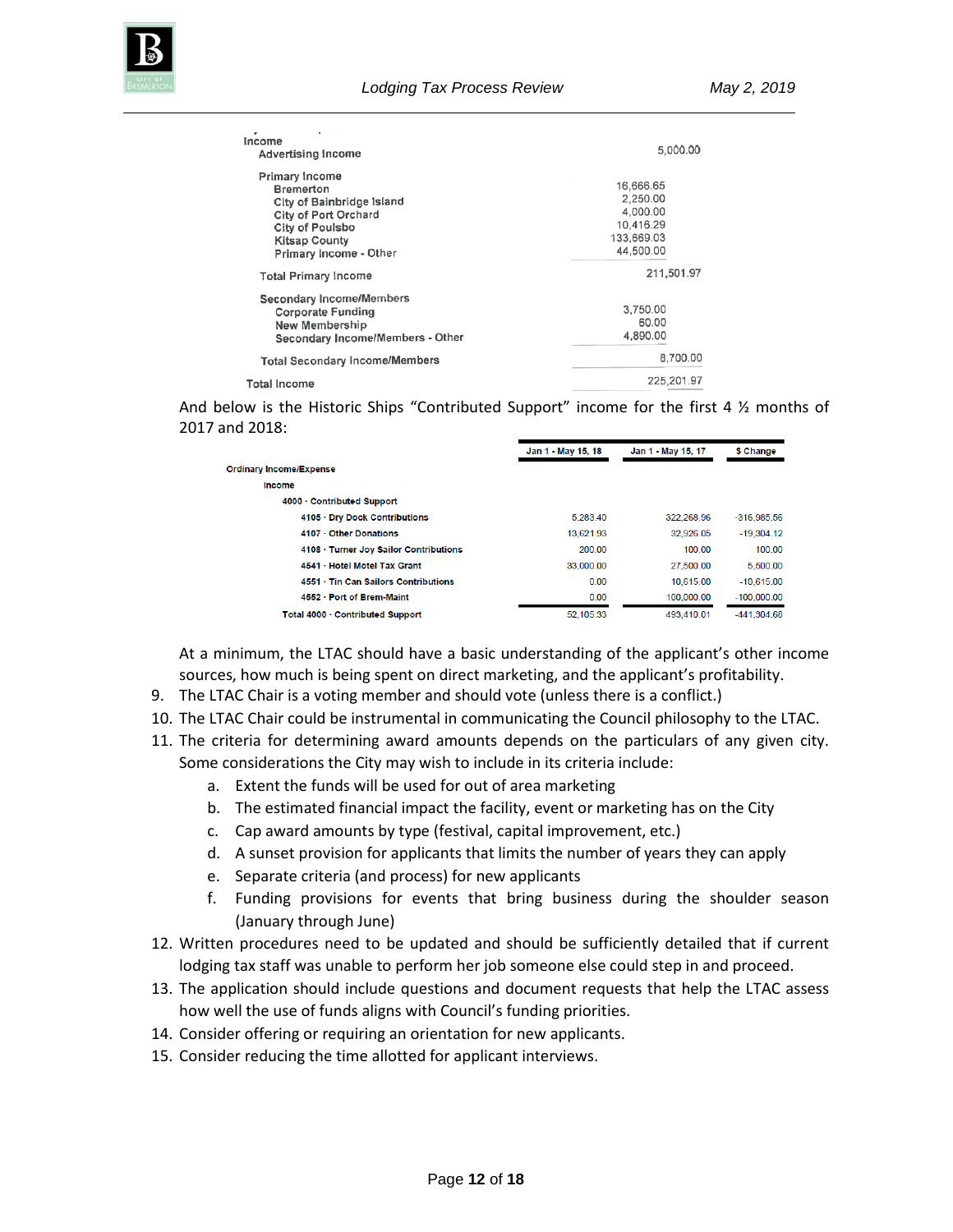

16. Consider tracking the relative contribution of lodging tax revenues to the total cost of the event, as well as to the number of tourists and lodging stays reported for the event or facility.

# **Exhibit B**

# **Examples of Lodging Tax awards in 2016**

|                                                                                      | 2016 Funds |
|--------------------------------------------------------------------------------------|------------|
| <b>Activity Name</b>                                                                 | Awarded    |
| City of Anacortes street parklet purchased by city to enhance space in downtown      |            |
| Anacortes by allowing visitors, etc., the opportunity to sit and enjoy the city      | \$11,454   |
| City of Anacortes restroom maintenance                                               | 2,335      |
| Anacortes Police Department Oyster Run                                               | 10,000     |
| City of Chehalis Wedding Show                                                        | 13,500     |
| Chelan Parks Department: debt, maintenance, capital purchases                        | 296,159    |
| Chelan Golf Course (city owned) summer golfing                                       | 26,773     |
| Clallam County Parks: mowing, weeding, garbage, signs, out-of-area advertising       | 28,899     |
| etc                                                                                  |            |
| Clark County: debt service on event center                                           | 397,231    |
| Cowlitz County Tourism Department for marketing <sup>5</sup>                         | 178,225    |
| City of Edmonds construction of new downtown restroom                                | 60,000     |
| City of Fife marketing program used for the management of the lodging tax fund,      |            |
| projects, and contracts. Used to manage the overall marketing activities, direct     |            |
| sales and event management for the City of Fife.                                     | 77,000     |
| City of Fife venue sales used to increase the marketing span for event sales in Fife | 72,000     |
| City of Fife visitor website: create, update and manage the City of Fife website as  |            |
| a marketing tool for visitors, travelers, and businesses.                            | 38,490     |
| Town of Friday Harbor custom benches for a pocket park                               | 6,275      |
| City of Gig Harbor tourism promotion (staff salaries, oper costs, advertising, etc)  | 276,500    |
| Grays Harbor County Tourism operations and marketing                                 | 848,780    |
| City of Kennewick Toyota Center and Arena (event center)                             | 878,850    |
| City of Kirkland Tourism Program                                                     | 223,818    |
| Kitsap County awarded to Visit Kitsap Peninsula                                      | 209,000    |
| City of Lacey Regional Athletic Complex                                              | 150,000    |
| City of Lakewood Waughop Lake Trail                                                  | 100,000    |
| City of Leavenworth Facilities tourism expenses pertaining to public restrooms,      |            |
| cost allocations for equipment and central services, garbage, ice melt, repair and   |            |
| maintenance of downtown restroom and park facilities, etc.                           | 495,975    |
| Lewis County IT for Discoverlewiscounty.com                                          | 85,000     |
| City of Long Beach destination marketing                                             | 230,000    |
| City of Tacoma debt service for Greater Tacoma Convention Center                     | 4,310,312  |

<span id="page-12-0"></span> $\frac{1}{5}$  The county's tourism department link connects to an impressive Mt. St. Helens tourism website.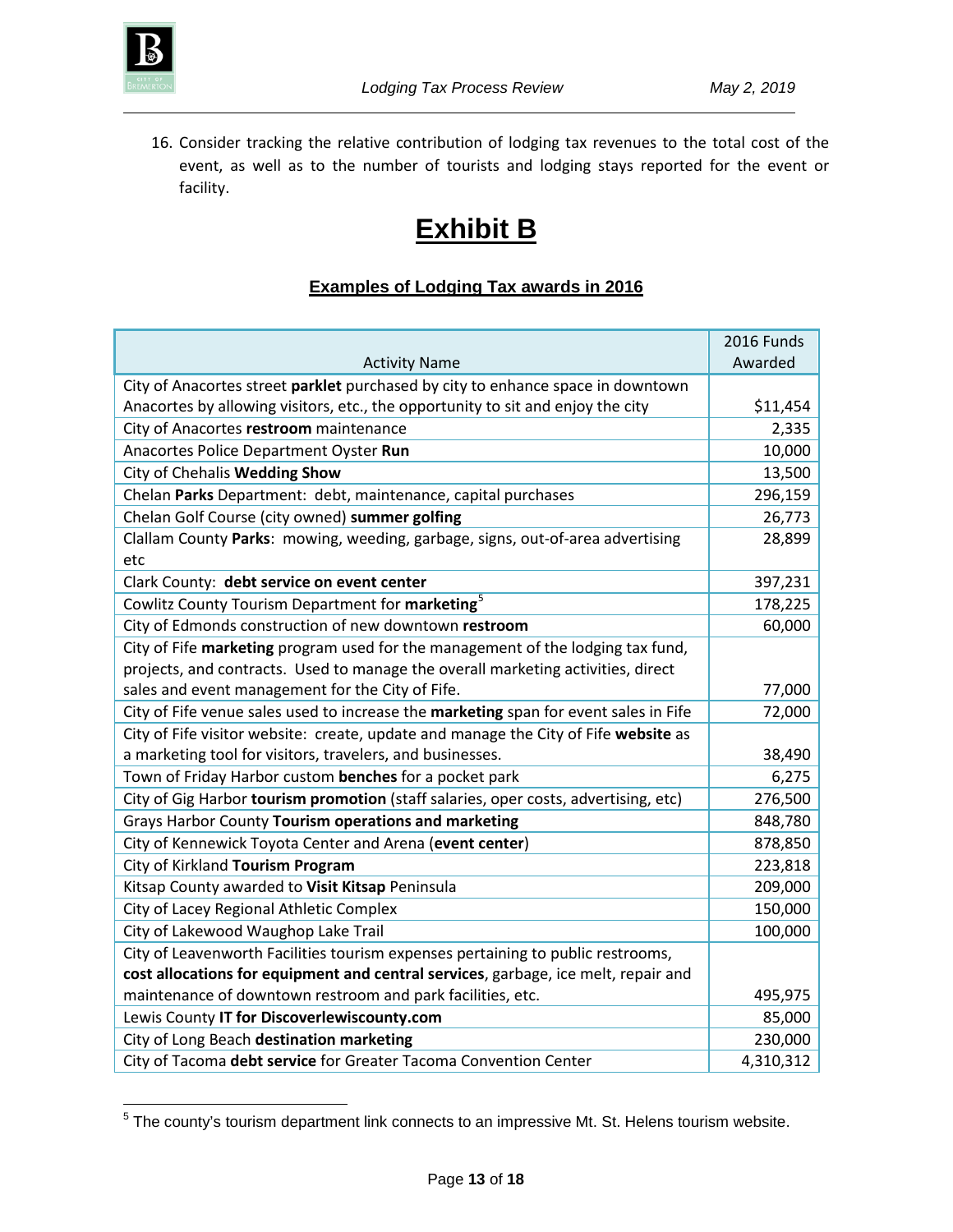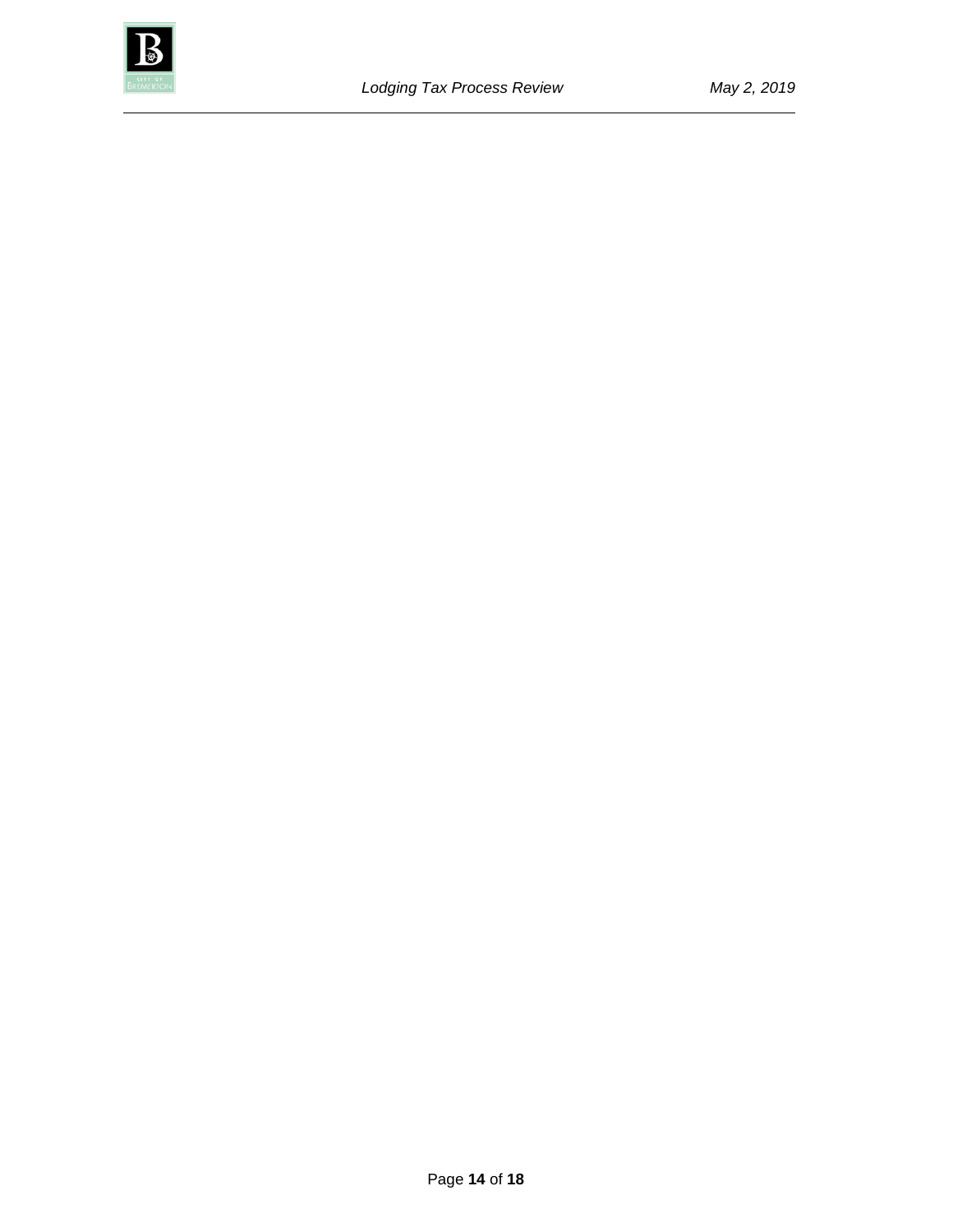

# **Exhibit C**

## **Examples of Lodging Tax awards in 2017**

|                                                                                      | 2017 Funds |
|--------------------------------------------------------------------------------------|------------|
| <b>Activity Name</b>                                                                 | Awarded    |
| City of Chelan debt service for parks facility improvements for the marina & beach   | \$138,068  |
| City of Chelan golf facilities: operations, clubhouse repairs, and equipment         | 121,000    |
| City of Colville: electricity at a city park                                         | 26,470     |
| Cowlitz County: City of Kelso signage                                                | 52,248     |
| City of Dupont: City of Dupont event/festival overtime                               | 15,290     |
| City of Dupont: Awarded the Home Course for the Collegiate Open                      | 14,700     |
| City of Dupont: Mayor's Cup Golf Tournament                                          | 5,000      |
| City of Dupont: Tourism coordinator                                                  | 96,063     |
| City of Fife: Dacca Park restroom                                                    | 100,000    |
| Town of Friday Harbor: Construction and art acquisition for new pocket park          | 59,851     |
| Port of Friday Harbor: Facility and operation upgrades for service from Victoria, BC | 9,700      |
| City of Gig Harbor tourism promotion (staff salaries, oper costs, advertising, etc)  | 337,000    |
| City of Kalama: City sponsored street dance night prior to car show to draw          |            |
| overnighters                                                                         | 3,025      |
| City of Kelso: signage                                                               | 100,000    |
| Kitsap County: Visit Kitsap                                                          | 270,000    |
| Kitsap County: WA State Science and Engineering Fair (2-day event)                   | 20,000     |
| Ocean Shores: Convention center operations                                           | 937,941    |
| Ocean Shores: Convention center marketing campaign                                   | 72,600     |
| City of Washougal: Portion of employee salary for social media, web                  |            |
| development, event assistance, with 20%+ of employee time for tourism                | 11,498     |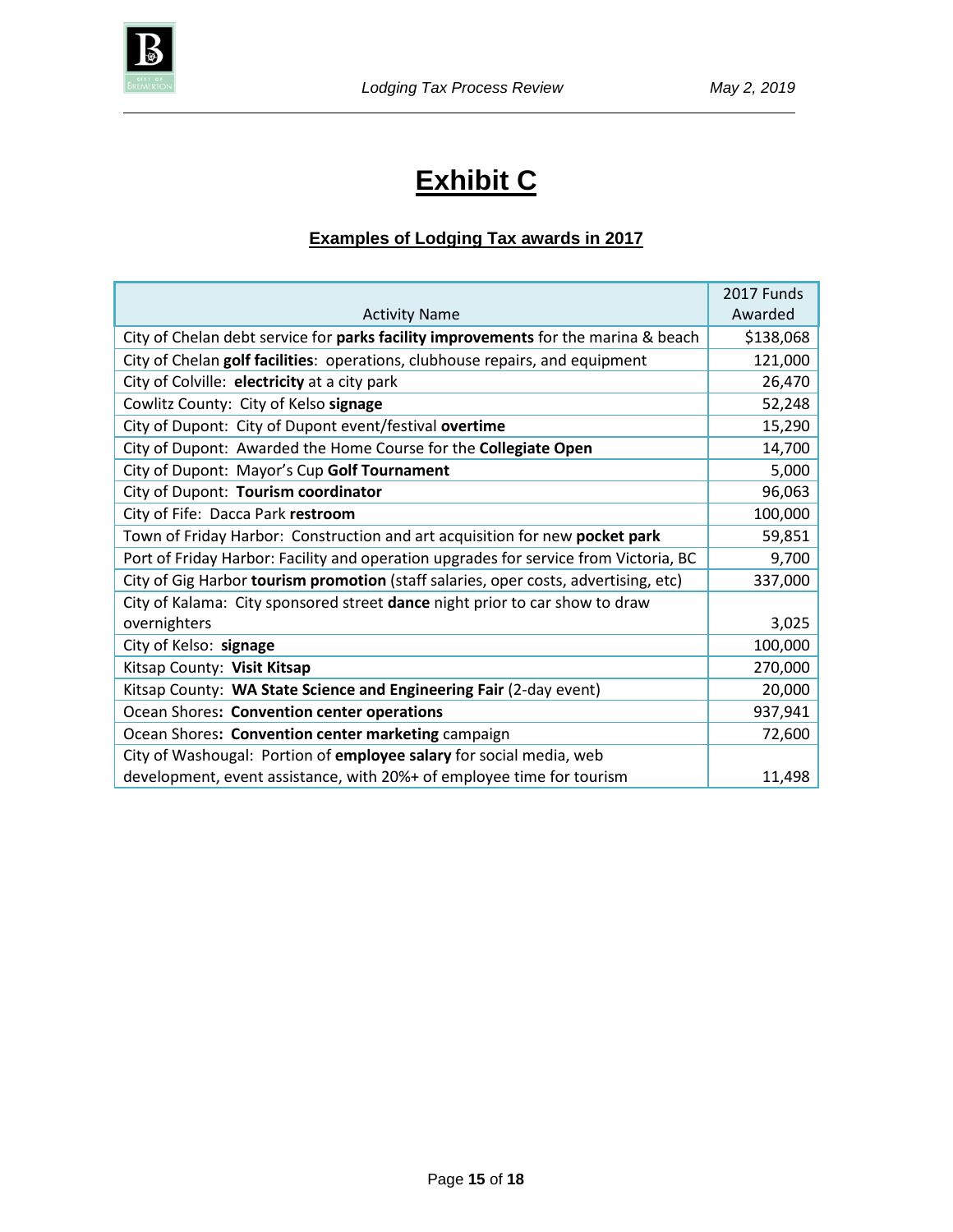

# **Exhibit D**

## **Entities that Received LTAC Funds from Bremerton and Other Jurisdictions 2016 and 2017**

|                                             | 2016 LTAC Award From |        |        |         |       | 2017 LTAC Award From |           |        |        |         |          |
|---------------------------------------------|----------------------|--------|--------|---------|-------|----------------------|-----------|--------|--------|---------|----------|
| Description                                 | <b>Bremerton</b>     |        | Others |         | Total |                      | Bremerton |        | Others |         | Total    |
|                                             |                      |        |        |         |       |                      |           |        |        |         |          |
| <b>Bremerton Symphony</b>                   |                      | 17.000 |        | 5.000   | S     | 22,000               | S.        | 25.000 |        |         | \$25.000 |
| Kitsap County Historical Society & Museum   |                      | 14.000 |        | 70.000  |       | 84.000               |           | 21.000 |        | 30,000  | 51,000   |
| Washington State Science & Engineering Fair |                      | 19.000 |        | 7.500   |       | 26.500               |           | 20,000 |        | 20,000  | 40,000   |
| Visit Kitsap Peninsula                      |                      | ۰      |        | 238.725 |       | 238.725              |           | 18.000 |        | 306.000 | 324,000  |

The table above shows the entities that received lodging tax funds from Bremerton and other jurisdictions in 2016 or 2017. Amounts in the table include lodging tax funds only – the recipients have additional income sources that are not shown above.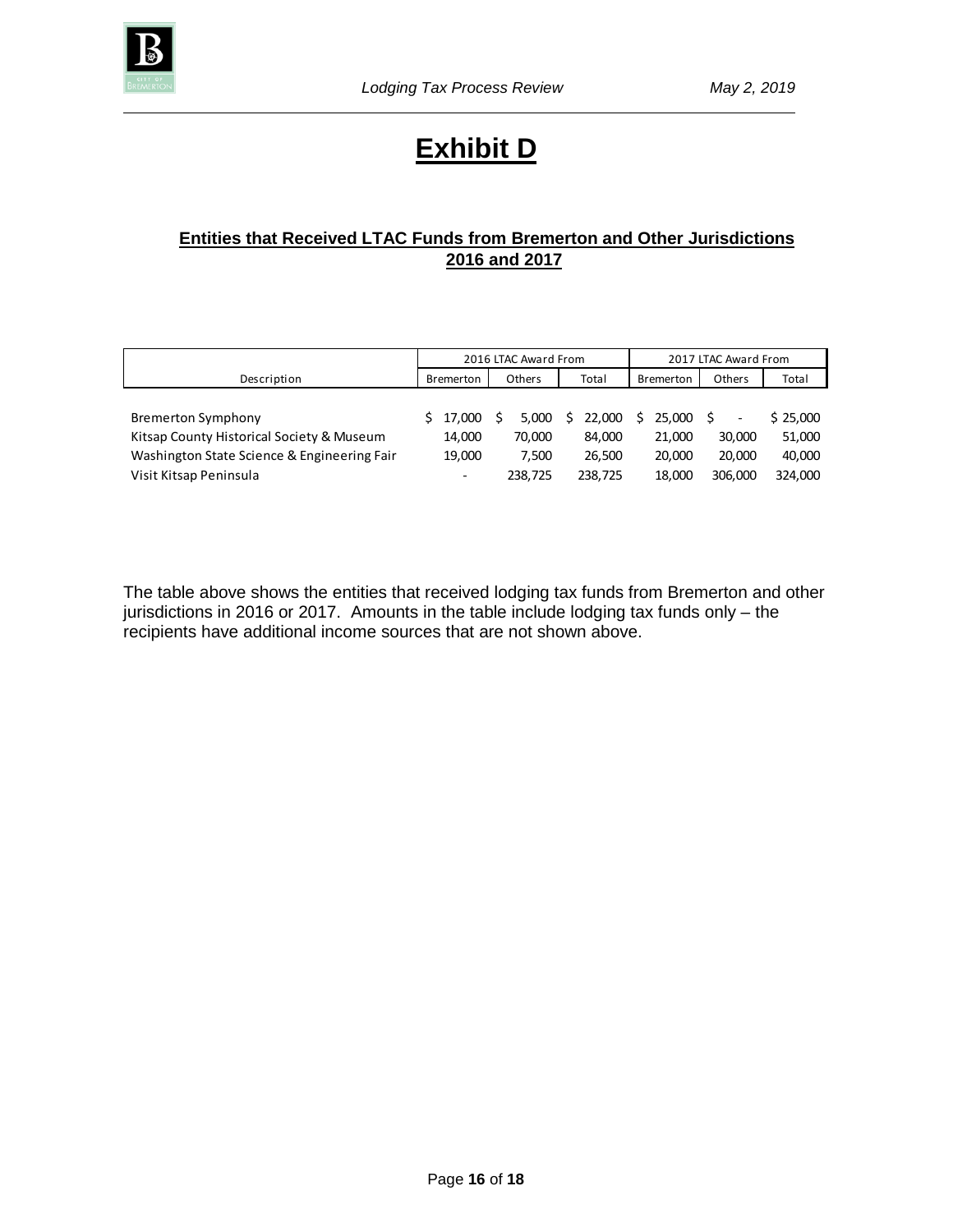

# **Exhibit E**

# **Documents Considered and/or Analyzed**

- 1. King County Website Lodging Tax
- 2. [Revised Code of Washington Chapter 67.28](https://www.bremertonwa.gov/DocumentCenter/View/7772)
- 3. [Bremerton Municipal Code 2.38](https://www.bremertonwa.gov/DocumentCenter/View/7773)
- 4. [Joint Legislative Audit & Review Committee \(JLARC\) 2014-2017 Activity Specific Report](https://www.bremertonwa.gov/DocumentCenter/View/7774)
- 5. City of Bremerton [Request for Proposals including Applications and Rating Criteria](https://www.bremertonwa.gov/DocumentCenter/View/7775)
- 6. [Attorney General Office Opinion dated August 17, 2016](https://www.bremertonwa.gov/DocumentCenter/View/7762)
- 7. [Economic Analysis by Dean Ryan Associates dated May 2018](https://www.bremertonwa.gov/DocumentCenter/View/7763)
- 8. [Department of Revenue Gross Business Income Report](https://www.bremertonwa.gov/DocumentCenter/View/7764)
- 9. [Kitsap Conference Center Report](https://www.bremertonwa.gov/DocumentCenter/View/7765) dated October 17, 2018
- 10. [JLARC Report on Economic Impact dated 2012](https://www.bremertonwa.gov/DocumentCenter/View/7766)
- 11. [RCW Chapter 35.101](https://www.bremertonwa.gov/DocumentCenter/View/7767)
- 12. [Anacortes Tourism Strategic Plan](https://www.bremertonwa.gov/DocumentCenter/View/7768)
- 13. Lynnwood Tourism Strategic Plan
- 14. [Pierce County Tourism Strategic Plan](https://www.bremertonwa.gov/DocumentCenter/View/7770)
- 15. Other miscellaneous research